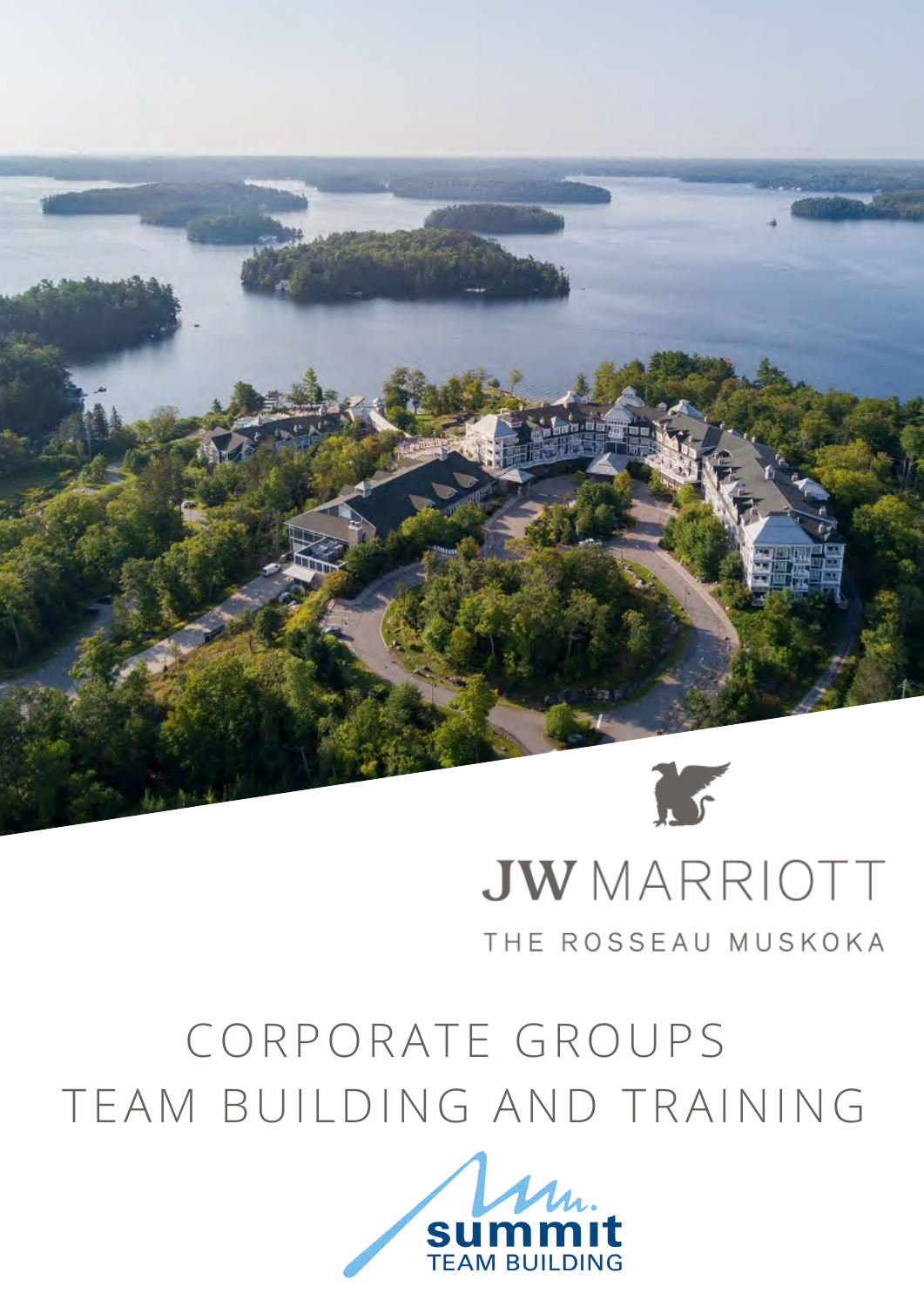#### PAGE | 2

The JW Marriott The Rosseau Muskoka is excited to partner with one of Canada's leading team building companies; Summit Team Building. Meaningfully connect, grow, and learn together in a sophisticated and memorable way by integrating a unique team building program or training & development workshop into your agenda. Summit programs are energizing and engaging and will foster positive relationships, rejuvenate your team, enhance team skills, and make your JW Marriott experience simply unforgettable! With some modification almost all of our team building programs can be delivered in a physically distanced, safe manner. Our skilled (and fully vaccinated) facilitators will be there to guide your participants throughout the experience, ensuring that each participant is engaged, following guidelines, and having an enjoyable experience.



# **Team Building**

Summit's team building programs seek to find the perfect intersection of fun, adventure and shared experience, with an eye toward lasting results. Ideal for large groups and small, our programs can be a perfect energizer during a conference, a great kick off to a training day or a maintenance session to help keep your team on track.



When you give grown-ups permission to play, something amazing happens. People laugh together. They re-ignite that creative spark. Add a little friendly adventure race competition (for bragging rights) plus a give-back element that helps an entrepreneur start or grow their business and your team will truly be "Playing with a Purpose."



Unscramble word and photo clues that will take your team outside and throughout the JW Marriot Muskoka property. Unite team members to problem solve, work towards a common goal, participate in interactive team initiatives, and compete to solve as many clue locations as possible in a limited amount of time.



Summit's president Scott Kress climbed Everest in 2008 - a year that presented climbers with more obstacles than ever before. Breathtaking photos and videos will take your team from basecamp to the highest point on the planet. Along the way, they must work together to overcome a series of challenges – no one gets to the top alone. It takes a team.

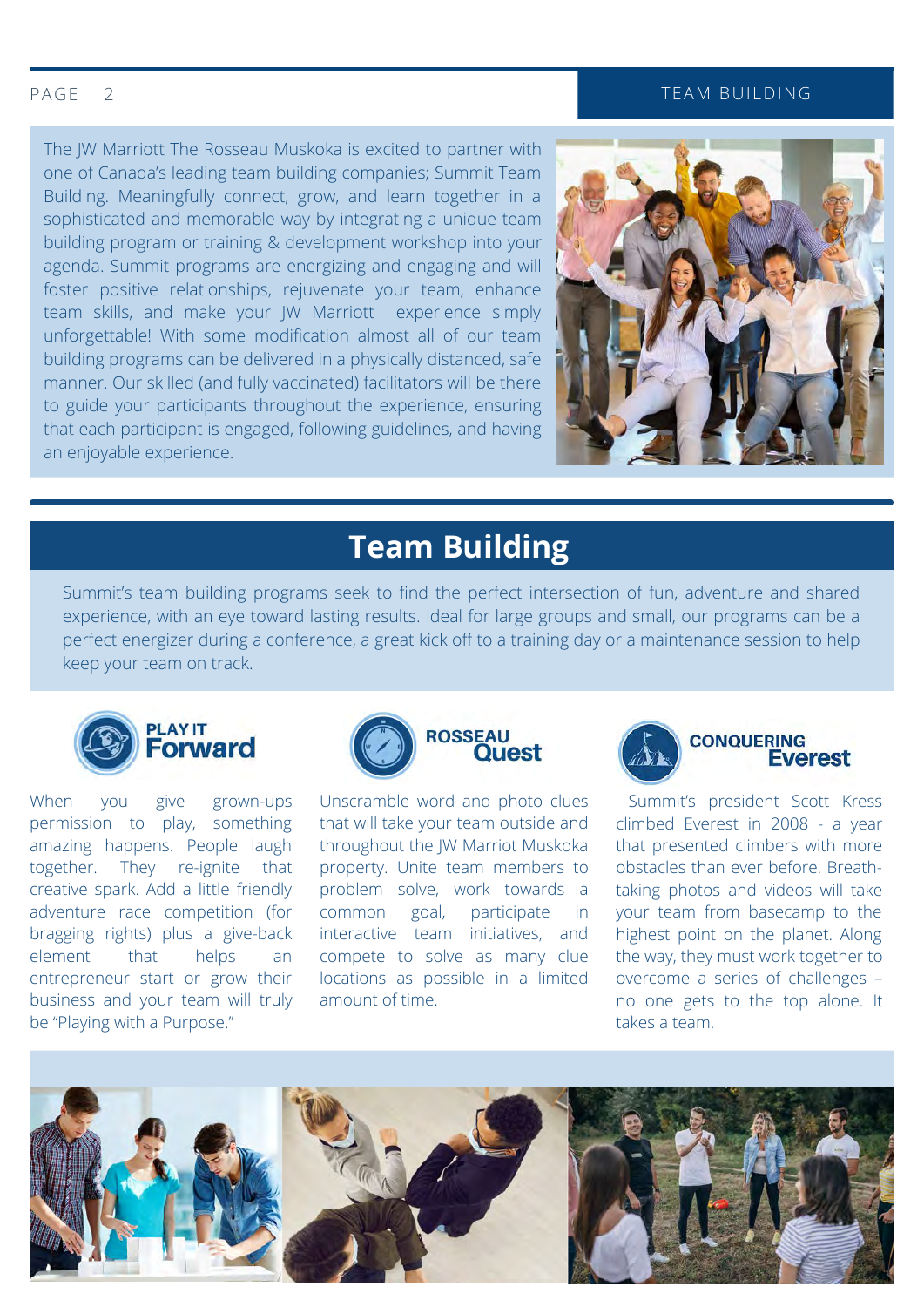

What would you do if you crashlanded in the middle of the desert? Imagine you have only a few salvageable items that can either help or hinder your chance for survival. Now imagine you have a team to help you with those choices. See if your team has what it takes to get everyone back to safety.



Even if you're not ready to juggle for the circus, learning a new skill always increases your brainpower and a bunch of novice jugglers adds a pretty fun element to the learning process. Picking up a few coaching skills along the way will have you and your team learning a new skill together in a surprisingly short amount of time.



Sometimes the best indicator of an organization's success lies beyond the bottom line and can be measured by the impact it has on the community in which it operates. Through a series of competitive challenges, teams will earn and assemble elements of a prosthetic leg destined for one of our global neighbours.



Through demanding team challenges, this program will identify key elements that separate teams who simply survive from those who consistently thrive. Add to this an element of Corporate Social Responsibility and you have the makings of a truly meaningful team experience.



This highly competitive food adventure will challenge teams to create the ultimate culinary masterpiece to market and present to a panel of judges. A great kick-off to a conference, a pre-dinner event, or anywhere you want to add some fun to your agenda. Breakfast and dessert options are also available.



Get that creative edge as your team produces a mosaic of collaborative artistic masterpieces. Each team member contributes unique ideas and brushstrokes. This program concludes with a stroll through the interactive Art Gallery that allows members to gain appreciation for the diverse perspectives within the team!

**More Options Available!** https://summitteambuilding.com/team-building-programs/

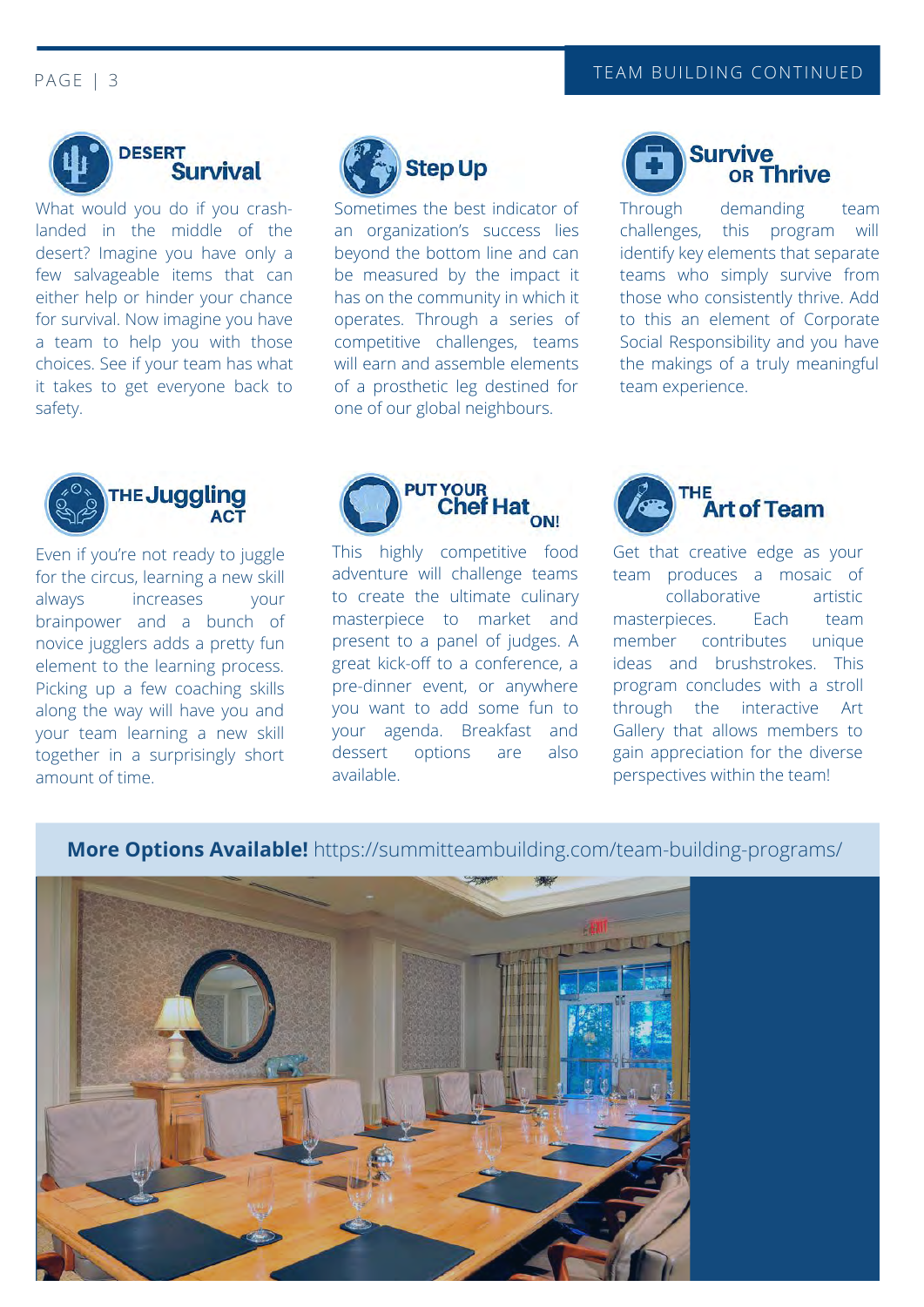### **Training & Development Workshops**

Summit training workshops start off experientially to demonstrate the exhilaration found in great teamwork, followed by an understanding of how and why it is essential to focus on team performance. Then, using easy to apply tools and strategies, we teach teams how to gain commitment, build trust, communicate effectively and, of course, get results.



#### **EMOTIONAL Intelligence**

Much of a person's success is based on their ability to be in touch with, monitor, and effectively manage their responses to a variety of interpersonal interactions. Understanding where we have healthy, underfunctioning or even overfunctioning qualities in various EI scales is the first step in becoming a more effective leader.



Do you have a newly formed team or one that is simply looking for a tune-up? In this session you will experience high performance teamwork, understand its value and know how to intentionally achieve it at work.



Do you have differences that split your team? Do you find that you communicate quite easily with some people and have to make a real effort with others? We all have different personality styles that create these situations. Understanding your personal type and the types of others is critical in driving effective interpersonal interactions.



Building an effective team takes commitment and a deliberate, thoughtful approach from everyone involved. This workshop, based on the elegant and simple model described by author Patrick Lencioni provides an excellent framework for developing a high performance team.



Developing effective leaders is a deliberate and ongoing process. This program will inspire participants to set a compelling personal leadership vision, help them to assess their current reality and give them the tools they need for success.



Is your team struggling to keep up with the rapid pace of change? In this workshop, we explore the link between our need for innovation and the challenge of coping with the natural responses change inevitably causes.

#### **More Options Available!** https://summitteambuilding.com/training-workshops/